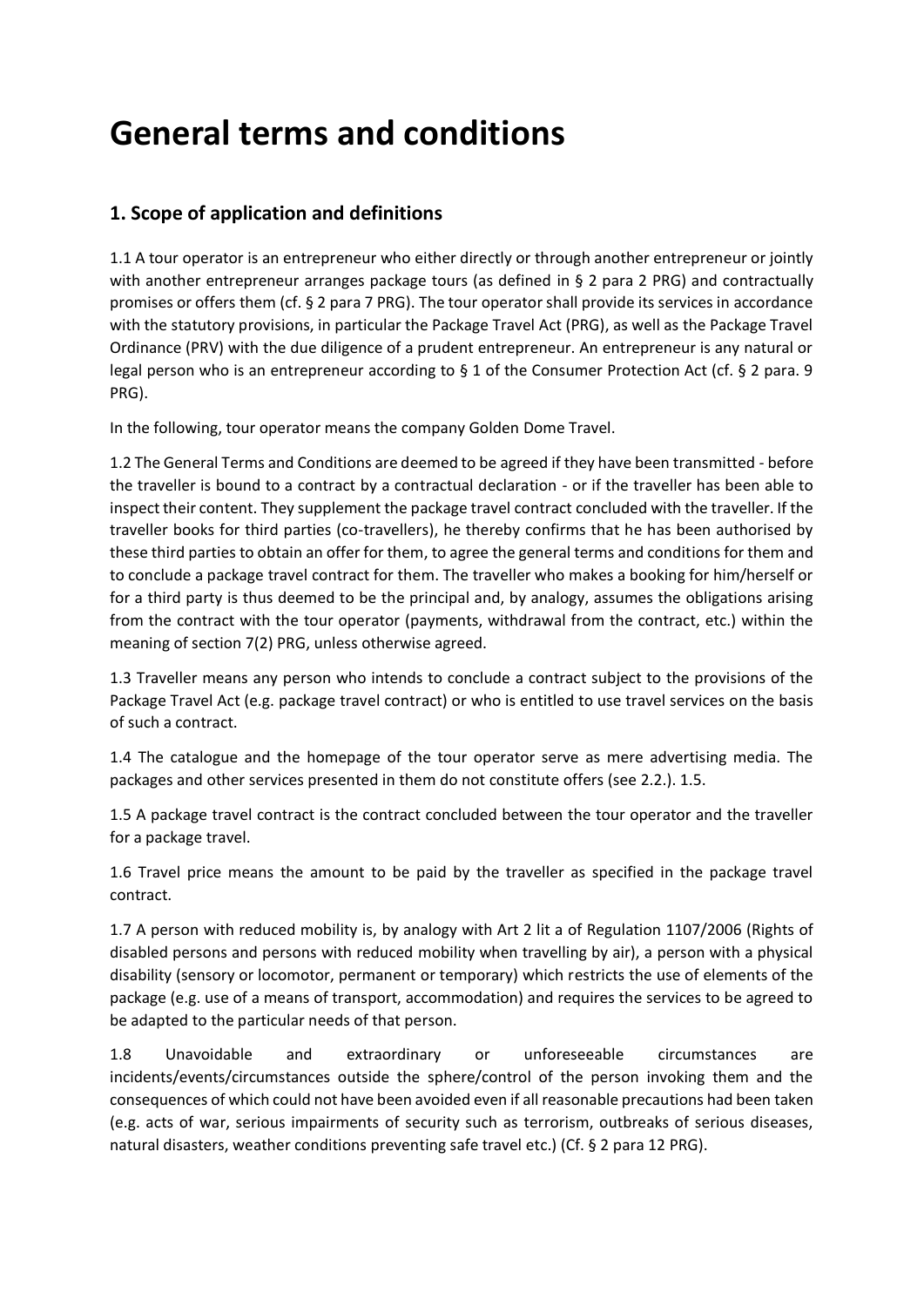1.9 The Package Travel Act and the General Terms and Conditions do not apply to package travel contracts concluded on the basis of a general agreement on the organisation of business travel (e.g. framework agreement) between two entrepreneurs.

# **2. tasks of the tour operator**

2.1 Based on the information provided by the traveller, the tour operator shall prepare travel proposals for the traveller. These are non-binding and are therefore not yet offers within the meaning of § 4 PRG. If no travel proposals can be made on the basis of the information provided by the traveller (no variants, no services, etc.), the tour operator shall inform the traveller of this.

The travel proposals are based on the information provided by the traveller, which is why incorrect and/or incomplete information provided by the traveller - in the absence of clarification by the traveller - may form the basis of the travel proposals. When making travel suggestions, for example (without any claim to completeness), the amount of the price, the expertise of the service provider, discounts, the best price principle and others may be used as parameters. 2.2.

2.2 If the traveller has a concrete interest in one of the travel proposals submitted to him by the tour operator, the tour operator shall prepare a travel offer on the basis of the travel proposal in accordance with the requirements of § 4 PRG, insofar as these are relevant for the trip. The travel offer prepared by the tour operator binds the tour operator. Changes to the pre-contractual information contained in the travel offer due to changes in prices and services are possible, provided the tour operator has reserved the right to do so in the travel offer, it informs the traveller clearly, comprehensibly and unambiguously about the changes before conclusion of the package travel contract and the changes are made in agreement between the traveller and the tour operator (cf. § 5 para 1 PRG). The travel contract comes into effect with the registration via the website.

2.3 The tour operator advises and informs the traveller on the basis of the information provided by the traveller to the tour operator. The tour operator shall present the package tour requested by the traveller to the best of his knowledge, taking into account the customary conditions of the respective country/destination and any special features associated with the package tour (e.g. expedition tours). There is no obligation to provide information about generally known circumstances (e.g. topography, climate, flora and fauna of the destination requested by the traveller, etc.) unless, depending on the type of package tour, there are circumstances which require separate information or unless information about circumstances is necessary for the provision and the course or performance of the services to be agreed. In principle, it must be taken into account that the traveller consciously chooses a different environment and that the standard, furnishings, food (especially spices) and hygiene are oriented towards the respective regional standards/criteria customary for the country/destination. In addition, the traveller has the opportunity to read more detailed information on the conditions customary in the country, in particular with regard to the location, place and standard (customary in the country) of the services to be agreed, in principle on the website of the tour operator.

2.4 The tour operator shall inform the traveller in accordance with § 4 PRG before the traveller is bound to a package travel contract by a contractual statement:

2.4.1 About the existence of a package travel by means of a standard information sheet according to § 4 para 1 PRG. In addition, the standard information sheet for package tours can, in principle, be viewed on the website of the tour organiser.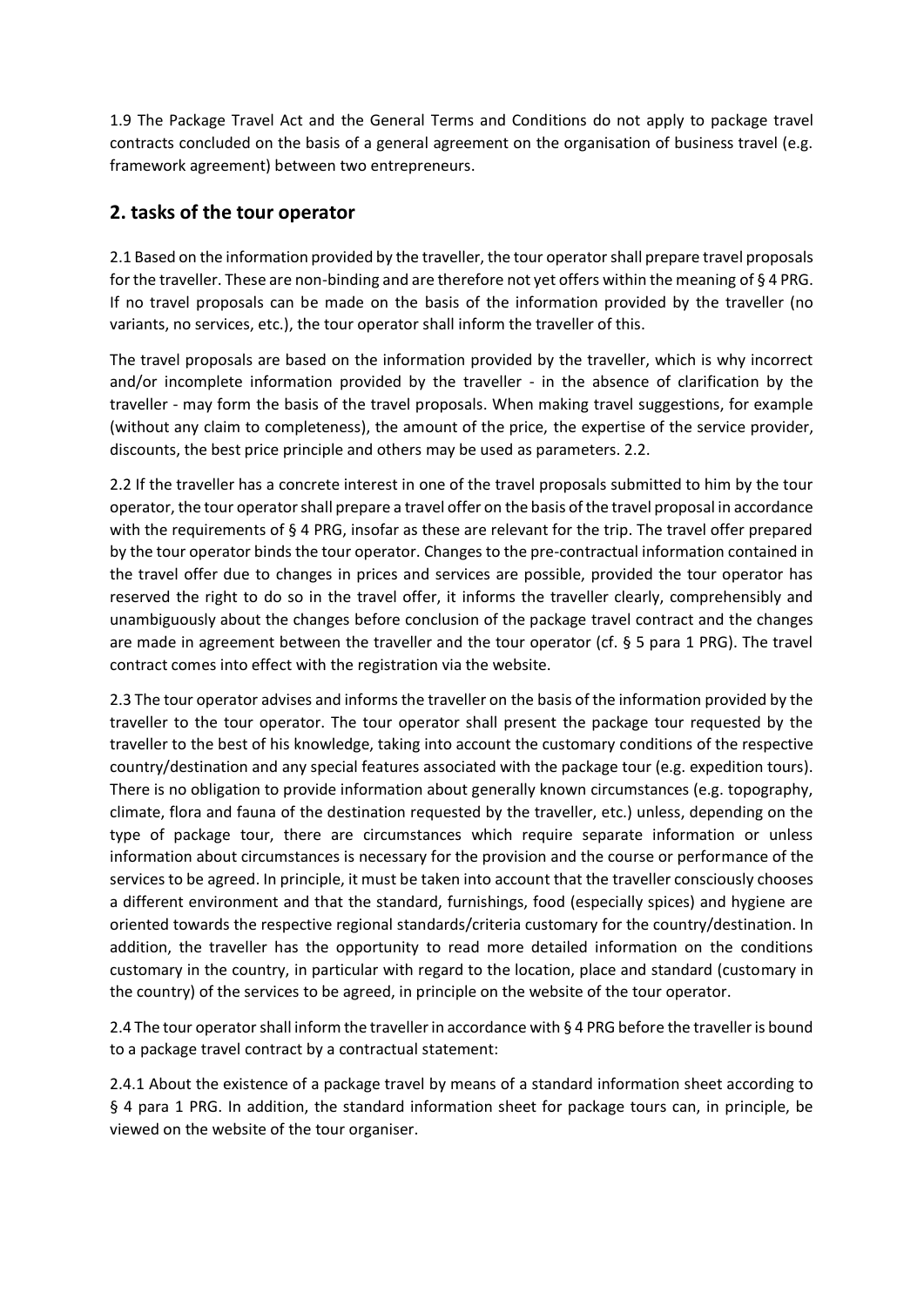2.4.2 On the information listed in § 4 para 1 PRG, insofar as this is relevant for the package tour to be agreed and is necessary for the implementation and provision of services (e.g. in the case of a pure seaside holiday, no information on sightseeing is required as in the case of study tours etc., insofar as these are not part of the agreed services). Furthermore, this information can in principle - if available - be viewed on the homepage of the respective tour operator.

2.4.3 Whether the package tour to be agreed is generally suitable for persons with reduced mobility (cf. 1.6.), provided that this information is relevant for the package tour in question (section 4(1)(h) PRG).

2.4.4 About general passport and visa requirements of the country of destination, including the approximate deadlines for obtaining visas and for the completion of health formalities (Section 4(1)(6) PRG), insofar as this information is relevant to the package tour in question. Upon request, the tour operator shall provide information on foreign exchange and customs regulations. In addition, general information on passport and visa requirements, health formalities as well as foreign exchange and customs regulations can be obtained by travellers with Austrian citizenship by selecting the desired country of destination at https://www.bmeia.gv.at/reise-aufenthalt/reiseinformation/laender/ - or by EU citizens from their respective representative authorities. It is assumed to be known that a valid passport (e.g. not expired, not reported as stolen or lost, etc.) is generally required for travel abroad and that the traveller is responsible for its validity. The traveller is responsible for complying with the health formalities communicated to him/her. The traveller is responsible for obtaining any necessary visas, unless the tour operator or travel agent has agreed to provide such visas.

2.5 Special requests of the traveller in the sense of customer wishes (e.g. sea view) are in principle non-binding and do not give rise to a legal claim as long as these requests have not been confirmed by the tour operator in the sense of a requirement of the traveller according to § 6 para. 2 no. 1 PRG. If confirmation is given, a binding service commitment exists. The acceptance of customer requests by the tour operator merely represents a commitment to forward them to the specific service provider or to clarify their fulfilment and is not a legally binding commitment as long as it has not been confirmed by the tour operator.

2.6 If the traveller does not book directly with the tour operator (e.g. by visiting the branch office, enquiring by telephone or e-mail, etc.) but through a travel agent, the provisions of point 2 of these GTC apply to the latter.

# **3. powers of the travel agent and locally booked services**

3.1 Travel agents are not authorised by the tour operator to make deviating agreements, to give information or to make assurances which change the agreed content of the package tour contract, go beyond the contractually promised services of the tour operator or contradict the travel offer. Travel catalogues and internet advertisements not published by the tour operator are not binding for the tour operator and its obligation to perform, unless they have been made the subject of the travel offer or the content of the tour operator's obligation to perform by express agreement between the tour operator and the traveller. 3.2.

3.2 On-site services booked with third parties other than the tour operator or service providers not attributable to the tour operator are not binding for the tour operator and its service obligation and are not attributed to the tour operator unless these services have been expressly confirmed/authorised by the tour operator (cf. 20.6.).

# **4. the traveller's duty to inform and cooperate**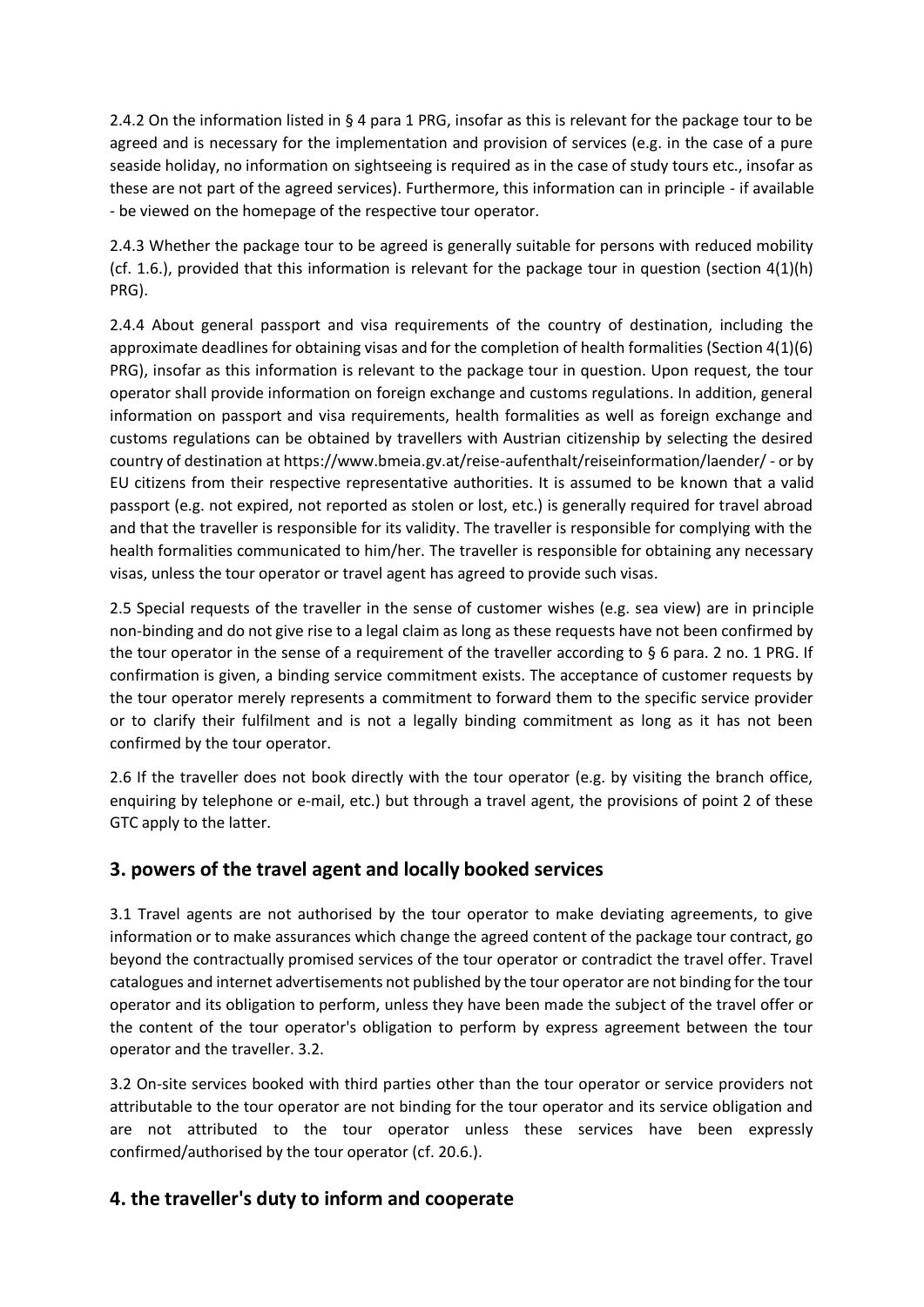4.1 The traveller must inform the tour operator - if necessary with the help of a travel agent, if the booking was made through such an agent - in a timely, complete and truthful manner of all personal (e.g. date of birth, nationality, etc.) and factual information (e.g. planned import/bringing of medication, prostheses, animals, etc.) required and relevant for the package tour. The traveller must inform the tour operator about all personal circumstances or those of fellow travellers (e.g. allergies, food intolerance, no travel experience, etc.) and about his or his fellow travellers' special needs, in particular about any existing limited mobility or state of health and other restrictions. 4.2. the traveller shall be informed of his or her or his fellow travellers' special needs, in particular of any existing limited mobility or state of health and other restrictions which may be relevant for the preparation of travel offers or for the preparation or implementation of a package tour with the services to be agreed (e.g. in the case of hiking tours, etc.), if necessary by providing complete qualified proof (e.g. a medical certificate).

4.2 In the event of reduced mobility or other restrictions or special needs within the meaning of point 4.1 (e.g. the need for special medication, regular medical treatment, etc.), which appear likely to impair travel, the traveller is advised to clarify with a doctor before booking whether the necessary fitness to travel is given.

4.3 If the traveller's mobility is restricted only in the period between the conclusion of the contract and the start of the package tour or if other restrictions within the meaning of 4.1 arise in this period, the traveller must inform the tour operator of this without delay - whereby the written form is recommended for reasons of evidence - so that the tour operator can decide whether the traveller can continue to participate in the package tour without endangering himself or his fellow travellers or whether he is entitled to exclude the traveller and withdraw from the contract. If the traveller does not comply with his duty to inform completely or in time and the tour operator declares the withdrawal from the contract, the tour operator is entitled to compensation according to the compensation packages.

4.4 The traveller who makes a booking for himself or a third party (co-traveller) is deemed to be the principal and assumes the obligations arising from the contract with the tour operator (e.g. payment of the fee; only the principal is entitled to declare withdrawal from the contract, etc.) in the sense of § 7 para 2 PRG, unless otherwise agreed (cf. 1.2.).

The traveller is obliged to check all contractual documents transmitted by the tour operator (e.g. package tour contract, booking confirmation, vouchers, vouchers) for factual correctness of his/her details/data and for any discrepancies (spelling mistakes; e.g. name, date of birth) as well as incompleteness and, in the event of incorrectness/discrepancies/incompleteness, to notify the tour operator immediately for correction - whereby the written form is recommended for reasons of proof. Any additional expense incurred as a result, if this additional expense is based on incorrect or inaccurate information provided by the traveller, shall be borne by the traveller, whereby the fee shall amount to at least € 29.00.

4.6 The tour operator shall bear the costs of the necessary accommodation for a maximum of three nights in the event of the impossibility of the contractually agreed return transport of the traveller due to unavoidable and extraordinary circumstances. This does not apply to passengers with reduced mobility (as defined in Article 2(a) of Regulation (EC) No 1107/2006 concerning the rights of disabled persons and persons with reduced mobility when travelling by air) and their accompanying passengers, to pregnant passengers, to unaccompanied minors and to passengers requiring special medical assistance, provided that the aforementioned persons notify the tour operator of their special needs, which did not exist or need not have been known to them at the time of booking, 48 hours before the start of the journey (cf. 4.3.).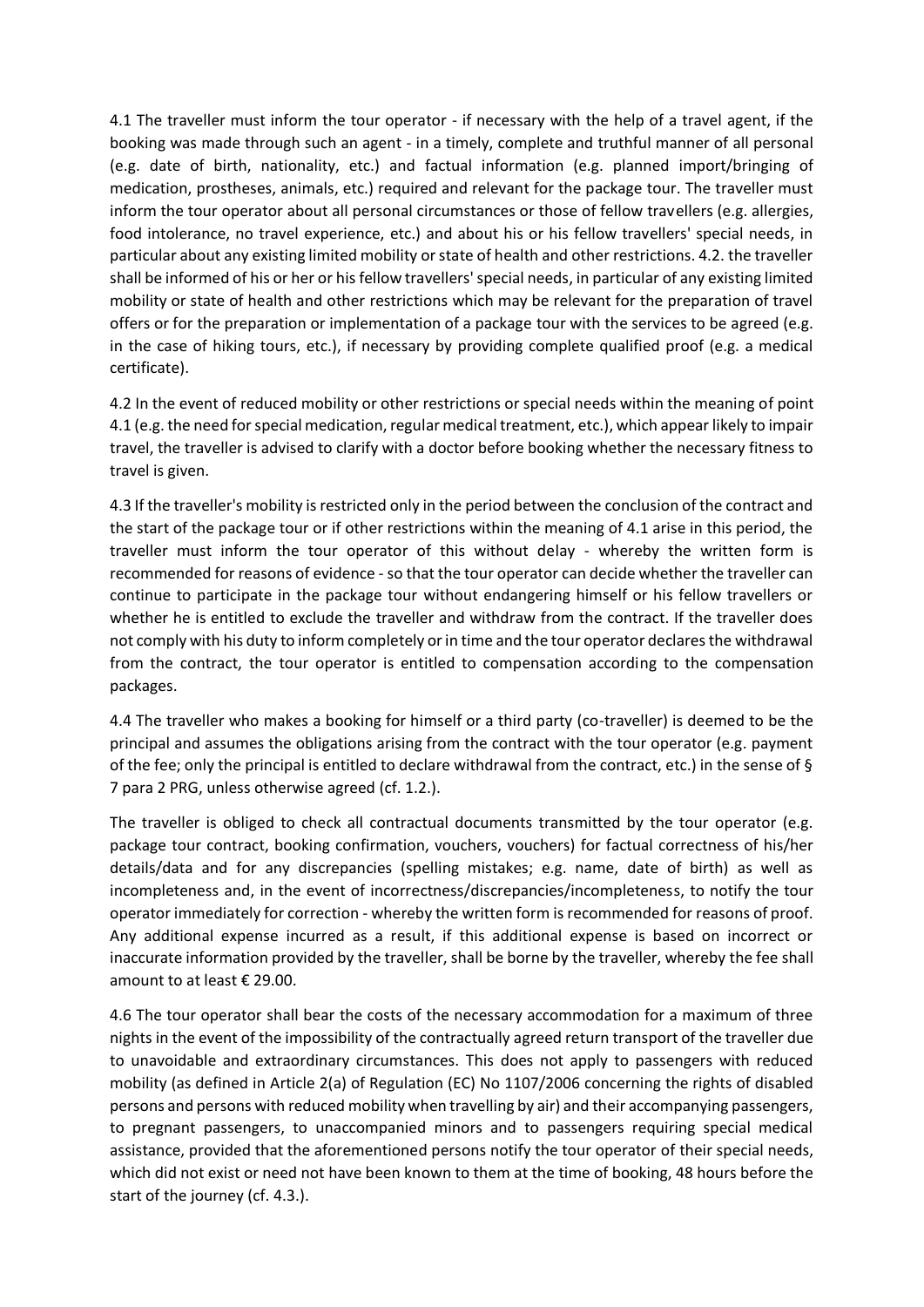4.7 Pursuant to § 11 para 2 PRG, the traveller must report any lack of conformity with the agreed travel services perceived by him/her immediately and in full, including a concrete description of the lack of conformity/defect, so that the tour operator can be put in a position to rectify the lack of conformity insofar as this is possible or feasible depending on the individual case - taking into account the respective circumstances (e.g. time shift, impossibility to travel). time difference, impossibility of contact in the case of an expedition trip, availability of an alternative or an exchange/improvement option, etc.) and the effort involved (e.g. cleaning a substitute room, finding a substitute hotel, etc.). If the traveller books through a travel agent and a lack of conformity occurs during the business hours of the travel agent, the traveller shall report the lack of conformity to the travel agent. It is recommended that the traveller use the written form, in particular for reasons of evidence. Outside normal business hours, the traveller shall report any lack of conformity to the tour operator's representative on site or, if such a representative is not available and/or not contractually owed, directly to the tour operator at the emergency number stated in the package travel contract. In the event of failure to report a lack of conformity, this will affect any warranty claims of the traveller, if remedy is possible on site and reporting would also have been reasonable. According to § 12 para. 2 PRG, the failure to report a lack of conformity can also be considered as contributory negligence (§ 1304 ABGB) with regard to claims for damages. Notification of a lack of conformity with the contract does not constitute a commitment to perform on the part of the tour operator.

4.8 The traveller is obliged to pay the travel price agreed within the framework of the package travel contract on time and in full in accordance with the payment provisions. In the event of late or incomplete payment of the deposit or balance, the tour operator reserves the right, after issuing a reminder and setting a grace period, to declare withdrawal from the contract and, irrespective of the lump sum compensation due, to claim any further damages.

4.9 In the event of the assertion and receipt of payments from claims for damages or price reductions within the meaning of § 12 para 5 PRG (e.g. 4.10. The traveller must fully and truthfully inform the travel agent or tour operator of this circumstance in the event of the assertion and receipt of payments from claims for damages or price reductions within the meaning of § 12 para. 5 PRG (e.g. compensation payment according to Art. 7 Passenger Rights Regulation) or in the event of the receipt of other payments and services from service providers or third parties, which are to be offset against the traveller's claims for damages or price reductions against the tour operator (e.g. payments from the hotel).

4.10. The traveller has a duty to mitigate damages in the event of a breach of contract (§ 1304 ABGB).

#### **5. insurance**

5.1 As a general rule, it should be noted when travelling on holiday that no valuable items, important documents etc. should be taken with you. In the case of important documents, the making and use of copies - insofar as their use is permitted - is recommended. Theft of valuables cannot be ruled out and is generally to be borne by the traveller himself/herself, as a realisation of the general risk of life.

5.2 It is recommended to take out insurance (travel cancellation insurance, travel interruption insurance, luggage insurance, foreign travel health insurance, etc.) which guarantees sufficient cover from the date of the package tour contract until the end of the package tour. The traveller can find more detailed information on insurance on the homepage of the tour operator. The tour operator can act as an intermediary. As a tour operator, we are legally obliged to point out the need to take out travel cancellation insurance.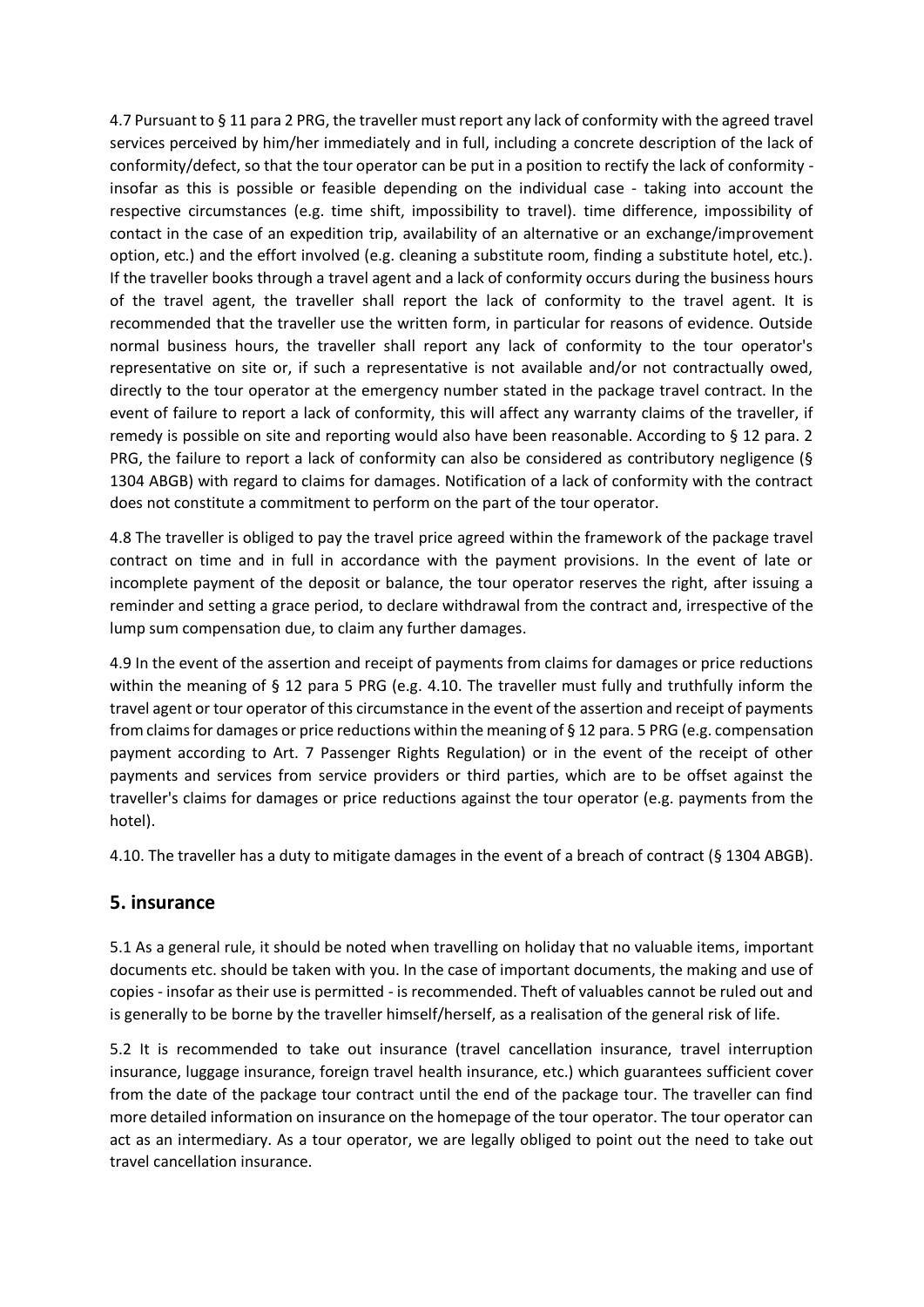# **6 Booking/Conclusion of contract/Payment**

6.1 The package tour contract is concluded between the traveller and the tour operator when there is agreement on the essential elements of the contract (price, service and date) and the traveller makes the booking via the website. This results in rights and obligations for the tour operator and the traveller. 6.2.1.

6.2.1 The traveller usually pays a deposit of 20% on the website from the tour operator. The balance is paid in two instalments up to 20 days before the trip.

62.2 Unless otherwise agreed, the traveller shall pay a deposit of 20% of the tour price to the account specified in the package travel contract (or to the account notified by the travel agent) within 7 days of receipt of the package travel contract, but no earlier than 11 months before the end of the package.

6.3 If the contract is concluded within 20 days prior to departure, the entire tour price shall be transferred immediately upon receipt of the package travel contract to the account stated therein (or to the account disclosed by the travel agent).

6.4 If the traveller does not fulfil his payment obligations according to 6.2 or 6.3, the tour operator reserves the right, after issuing a reminder with a deadline, to declare the withdrawal from the contract and to claim damages according to the compensation flat rates.

# **7. persons with reduced mobility**

7.1 Whether a package tour is specifically suitable for persons with reduced mobility must be clarified on a case-by-case basis, taking into account the nature and extent of the reduced mobility, the character of the package tour (e.g. adventure trip, study trip, city break, etc.), the country/destination, the means of transport (e.g. bus, plane, ship, etc.) and the accommodation (e.g. hotel, alpine hut, tent, etc.). Persons with reduced mobility must therefore ask the tour operator whether the desired package tour is suitable for them in the specific case. The suitability of a package holiday in a specific case for persons with reduced mobility does not mean that all the services included in the package holiday contract can be used without restriction by the person with reduced mobility (e.g. a hotel complex may have suitable rooms and other areas for persons with reduced mobility. However, this does not mean that the entire facility (e.g. use of the pool, etc.) is suitable for PRM). If a person with reduced mobility books a suitable package holiday, the tour operator keeps a handicap record. This shall form the basis of the package travel contract to be concluded.

7.2 The tour operator may refuse to accept the booking of a package by a person with reduced mobility if the tour operator and/or one of its agents (e.g. hotel, airline, etc.), after a careful assessment of the specific needs and requirements of the traveller, conclude that the traveller cannot be transported/accommodated safely and in accordance with safety regulations or consider that the specific package is not suitable for the traveller.

7.3 The tour operator and/or one of its agents (e.g. airline, hotel, etc.) reserves the right to refuse carriage/accommodation to a traveller who has failed to provide the tour operator with sufficient notice of his/her reduced mobility and/or special needs in accordance with 4.1. and/or 4.3. of the GTC to enable the tour operator and/or agent to assess the possibility of safe and organisationally practicable carriage/accommodation.

7.4 The tour operator reserves the right to refuse to allow travellers who, in the opinion of the tour operator and/or one of the agents (e.g. airline, hotel, etc.), are not fit to travel or are not suitable for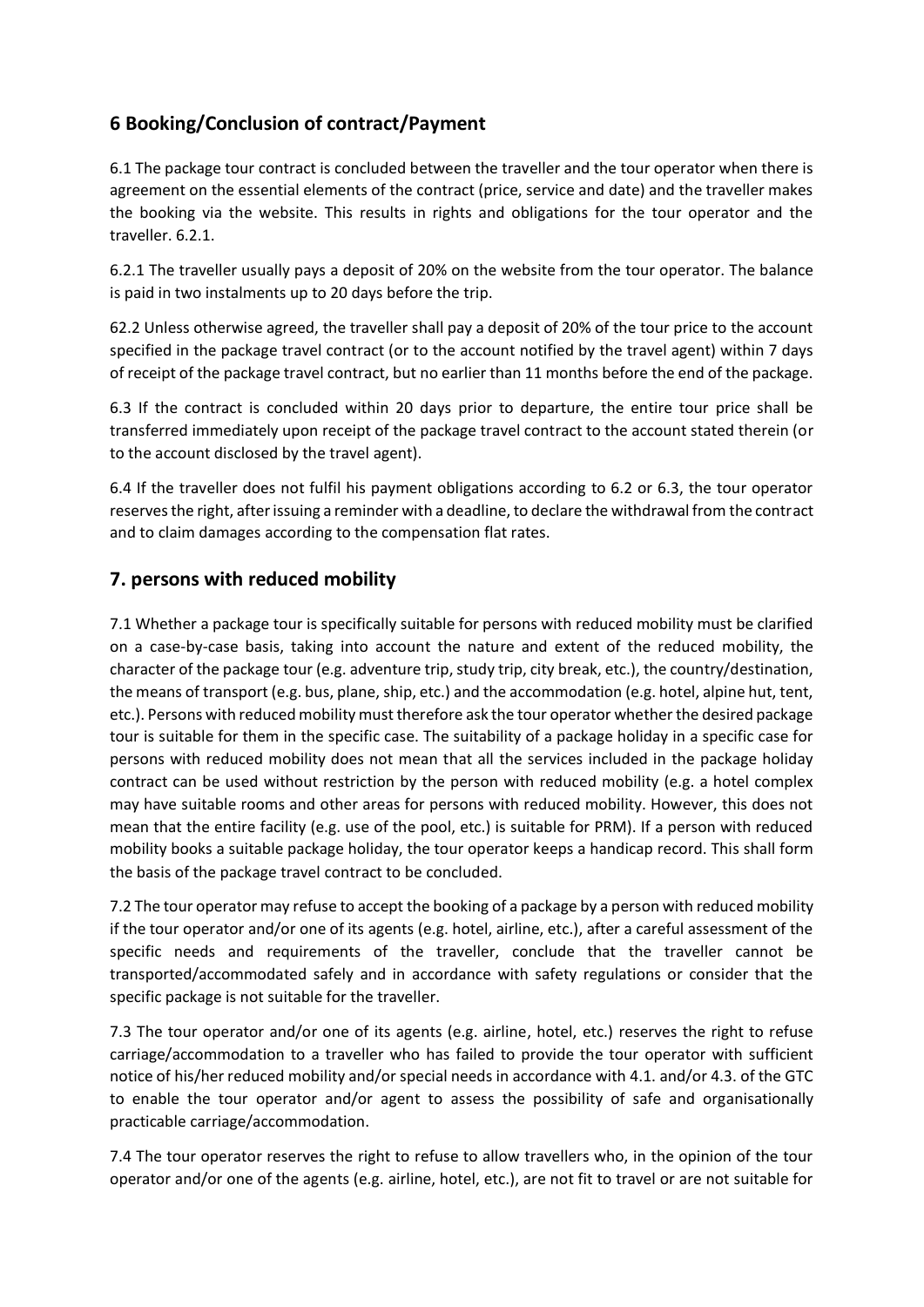the package due to the itinerary, travel destination, etc., or pose a risk to themselves or others during the package, to participate in the package for safety reasons.

# **8. package travel contract**

8.1 The traveller shall receive a copy of the contract document or a confirmation of the contract on a durable medium (e.g. paper, email) upon conclusion of a package travel contract or immediately thereafter. If the package travel contract is concluded in the simultaneous presence of the contracting parties, the traveller shall be entitled to a paper copy. In the case of contracts concluded away from business premises within the meaning of Section 3(1) FAGG, the traveller agrees to be provided with the copy or confirmation of the package travel contract alternatively on another durable data medium (e.g. email).

8.2 Unless otherwise agreed, the traveller shall be provided with the booking vouchers, vouchers, transport tickets and admission tickets, information on the planned expected departure times and, if applicable, on scheduled stopovers, connections and arrival times at the last delivery/contact address provided by the traveller in good time before the start of the package tour. Should the documents/documents just mentioned show inaccuracies/discrepancies/incompleteness within the meaning of 4.5, the traveller must contact the travel agent or tour operator (cf. 4.5).

# **9. substitute person**

9.1 According to § 7 PRG, the traveller has the right to transfer the package tour contract to another person who fulfils all contractual conditions and is also suitable for the package tour (criteria can be e.g. gender, (non-)presence of pregnancy, state of health, required vaccinations/ sufficient vaccination protection, special knowledge and skills, visas, valid entry documents, non-existence of an entry ban etc.). If the other person does not fulfil all contractual conditions or is not suitable for the package tour, the tour operator may object to the transfer of the contract. The tour operator shall be informed of the transfer of the contract on a durable medium (e.g. paper, email) within a reasonable period of 30 days, but no later than seven days before the start of the package. A minimum transfer fee of  $\epsilon$ 49.00 is payable for the transfer of the package travel contract, unless additional costs are incurred.

The traveller who transfers the package travel contract and the person who enters into the contract are jointly and severally liable to the tour operator for the outstanding amount of the travel price and the minimum manipulation fee, as well as for any additional costs arising beyond this.

9.2 Many airlines or other carriers or service providers treat changes to the date of travel or the name of the traveller as cancellations and charge accordingly. If additional costs are incurred, these will be charged to the passenger (analogous to § 7 para 2 PRG).

# **10. price changes before the start of the tour**

10.1 The tour operator reserves the right in the package travel contract to make price changes after the conclusion of the package travel contract no later than 20 days before the start of the package. The tour operator shall notify the traveller of the price increase (including calculation) in a clear, comprehensible and prominent manner on a durable medium (e.g. paper, email) at the latest 20 days before the start of the package tour, stating the reasons.

10.2 Price changes are permissible in the event of changes to the following costs after conclusion of the contract: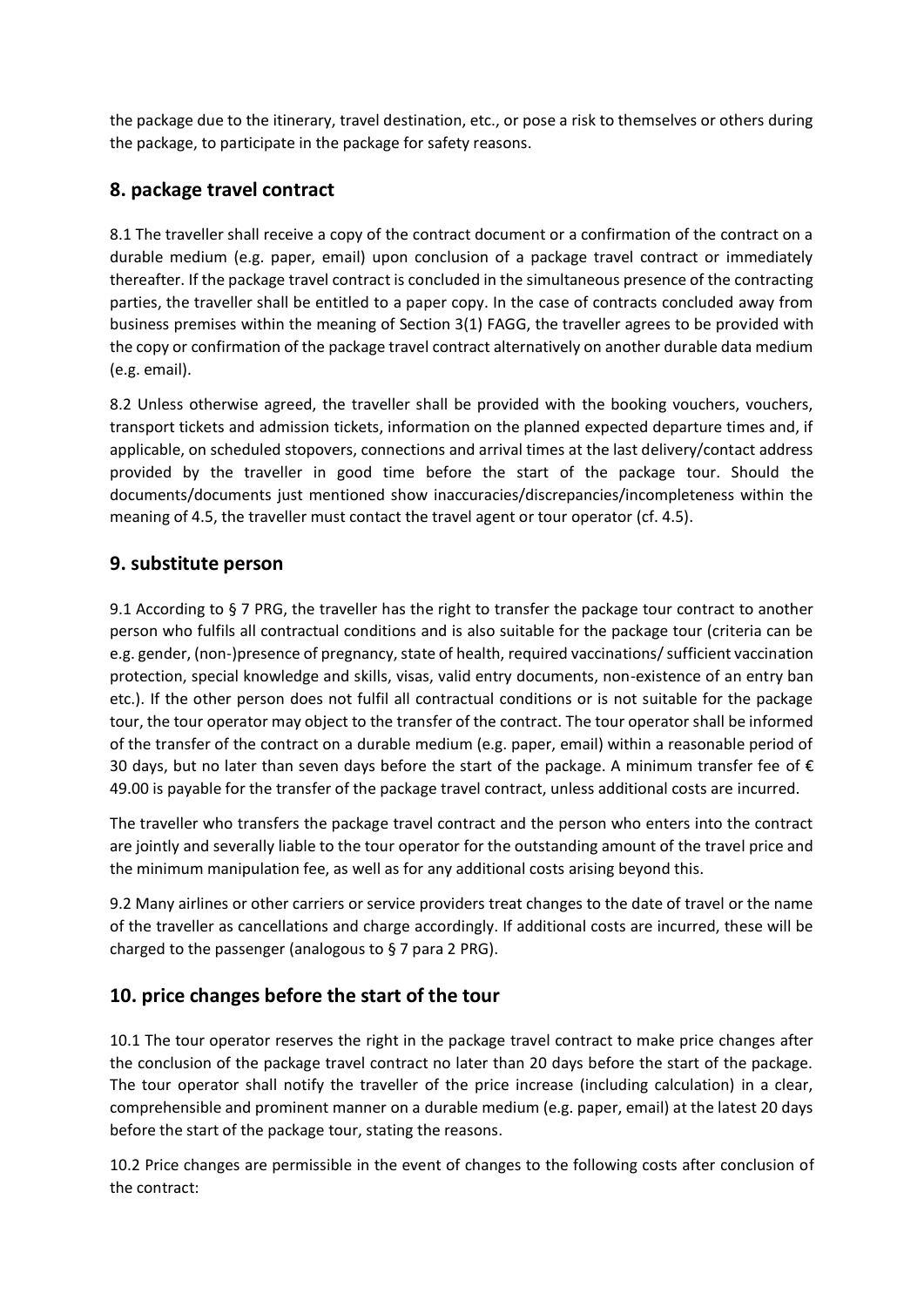1) costs of passenger transport as a result of the cost of fuel or other energy sources;

2) the amount of taxes and duties payable for the contractually agreed travel services, such as sojourn taxes, landing fees, embarkation or disembarkation fees at ports, corresponding fees at airports and fees for services at ports or airports;

3) the exchange rates applicable to the package.

Price changes may result in price increases or decreases. With respect to 1) any change in the tour price will be equal to the additional amount charged by the service provider for bus, train or airfare, or XX% of the tour price per dollar of the increase in price of a barrel of fuel (NY-MEX Index); with respect to 2) any change in the tour price will be equal to the full amount of fees; with respect to 3) any change in the tour price will be equal to the change in exchange rates. (This part will be adjusted)

In the event of price reductions, the amount of the price reduction will be refunded to the traveller. However, the tour operator may deduct actual administrative expenses from this amount. At the traveller's request, the tour operator will provide evidence of these administrative expenses.

10.3 In the event of an increase of more than 8% of the tour price (as defined in § 8 PRG), 11.4 shall apply. The traveller has the choice of accepting the increase as a change to the contract, agreeing to participate in a substitute trip - if offered - or withdrawing from the contract without being obliged to pay a lump sum compensation. Insurance premiums already paid cannot be refunded to the traveller.

#### **11 Changes to the service before the start of the tour**

11.1 The tour operator may make insignificant changes to services before the start of the tour, provided that he has reserved this right in the contract. The tour operator or the travel agent, if the package tour was booked through such an agent, shall inform the traveller of the changes clearly, comprehensibly and distinctly on a durable medium (e.g. paper, email) at the address last notified by him. 11.2.

11.2 Insignificant changes are - whereby this is to be checked in each individual case - minor, objectively justified changes which do not significantly alter the character and/or duration and/or service content and/or quality of the booked package tour.

11.3 Significant changes may be a significant reduction in the quality or value of travel services which the tour operator is forced to make if the changes affect essential characteristics of the travel services and/or have an influence on the package and/or travel arrangements. Whether a change or reduction in the quality or value of travel services is substantial must be assessed on a case-by-case basis, taking into account the nature, duration, purpose and price of the package, as well as the intensity and duration and causality of the change and, if applicable, the culpability of the circumstances that led to the change.

11.4 If the tour operator is forced to make substantial changes in the above sense of those essential features of the travel services which constitute the character and purpose of the package (cf. section 4(1)(1) PRG) in accordance with section 9(2) PRG, or if it cannot meet the traveller's requirements expressly confirmed by the tour operator, or if it increases the total price of the package by more than 8% in accordance with the provisions of section 8 PRG, the traveller may, within a reasonable period of time determined by the tour operator

- agree to the proposed changes within a reasonable period of time set by the tour operator, or

- agree to participate in a substitute tour, if offered by the tour operator, or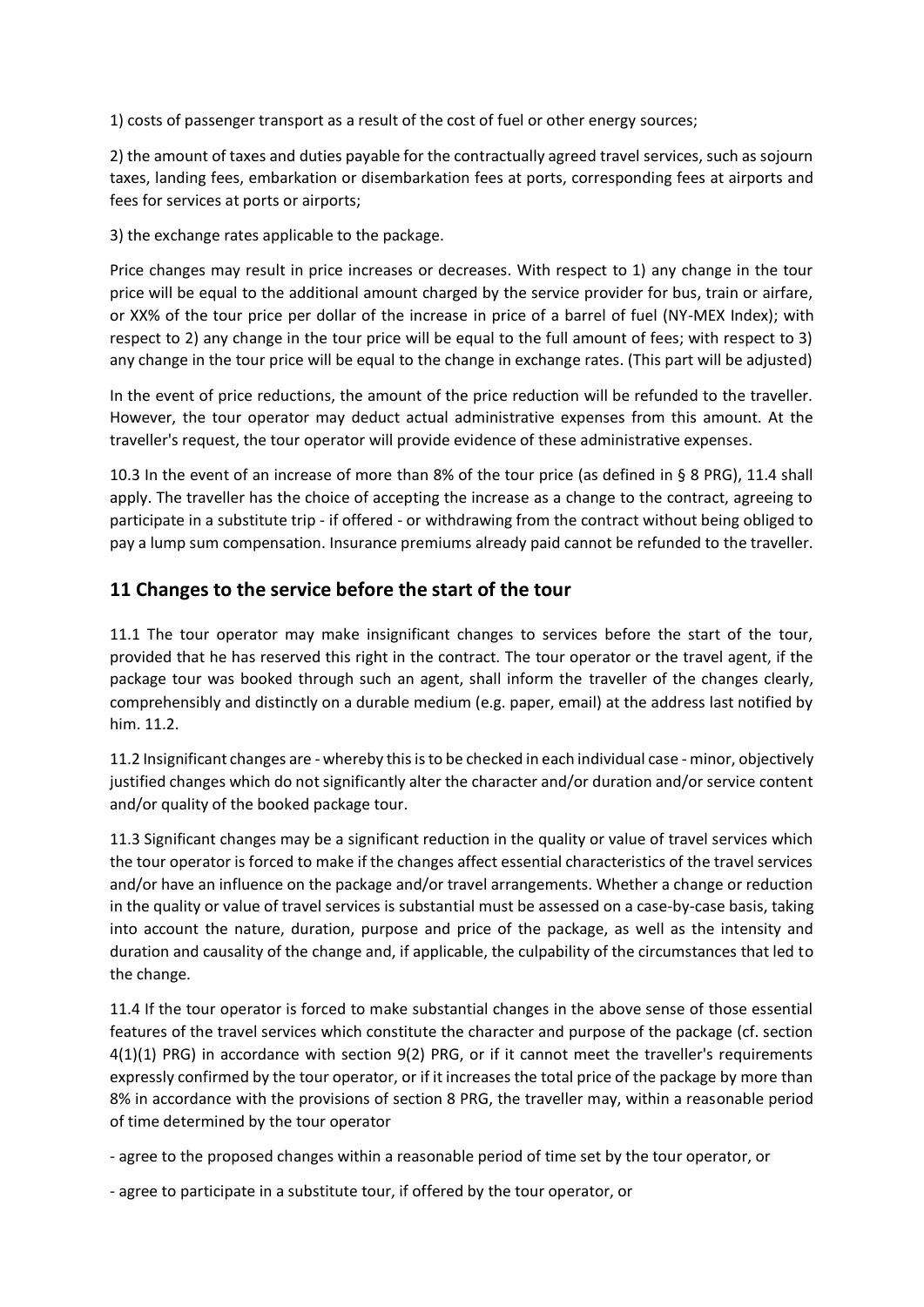- withdraw from the contract without paying any compensation.

In the cases just mentioned, the tour operator shall therefore inform the traveller of the following in a clear, comprehensible and unambiguous manner on a durable medium (e.g. paper, email) at the address last notified by him:

- the changes to the travel services and, where applicable, their impact on the price of the package

- the reasonable period of time within which the traveller is to inform the organiser of his decision and the legal effect of failure to make a statement within the reasonable period of time

- where applicable, the package offered as a substitute and its price.

The traveller is advised to make his declaration in writing. If the traveller does not make a declaration within the time limit, this shall be deemed to be consent to the changes.

#### **12. itinerary/changes**

12.1 Due to environmental and weather influences (e.g. rain, wind, avalanches, mudslides, etc.), natural disasters (e.g. earthquakes, floods, hurricanes, etc.), border closures, government orders, traffic jams, changes in flight times, terrorist attacks, power cuts, changes in opening hours, etc., the advertised itinerary may be changed. ), border closures, government orders, traffic jams, changes in flight times, terrorist attacks, power cuts, changes in opening hours at short notice, etc., the advertised or contractually agreed route may be deviated from, stops on the tour/round trip may be postponed or brought forward, planned visits may be omitted or changed. In such cases, the tour operator will endeavour to offer equivalent alternatives or to make up for any omitted parts elsewhere.

#### **13. warranty**

13.1. If there is a lack of contract because an agreed travel service has not been provided or has not been provided defectively (= contrary to the contract), the tour operator will remedy the lack of conformity if the traveler or his fellow travelers (e.B. family members) does not bring it about themselves and / or does not violate his obligations to cooperate and / or the remedy is not thwarted by the traveler and / or the remedy would not be impossible or associated with disproportionate costs. The traveler has to set the tour operator a reasonable period for the remedy of the lack of conformity, whereby the appropriateness of the period is to be assessed in each individual case, based on the type / purpose / duration of the package tour, the indicated lack of conformity, the time of the notification (e.B. late evening, etc.), as well as the necessary time resources, which are necessary for replacement procurement e.B. of an object (relocation, etc.). A deadline must be set vis-à-vis the

representative 18 of the tour operator on site, or, if such is not available and / or not contractually owed, to the tour operator under the emergency number communicated in the package example and tour tour tour contract.

13.2. If the traveler fails to comply with his obligation to notify in accordance with point 4.7. or his obligations to cooperate (e.B. to look at a replacement room offered by the tour operator or to pack his bags for a change of room, etc.) or does he set the tour operator an unreasonably short period to remedy the lack of conformity or does he not support the tour operator within the limits of what is reasonable in remedying the lack of conformity or does he refuse without legal reason , the replacement services offered by the tour operator to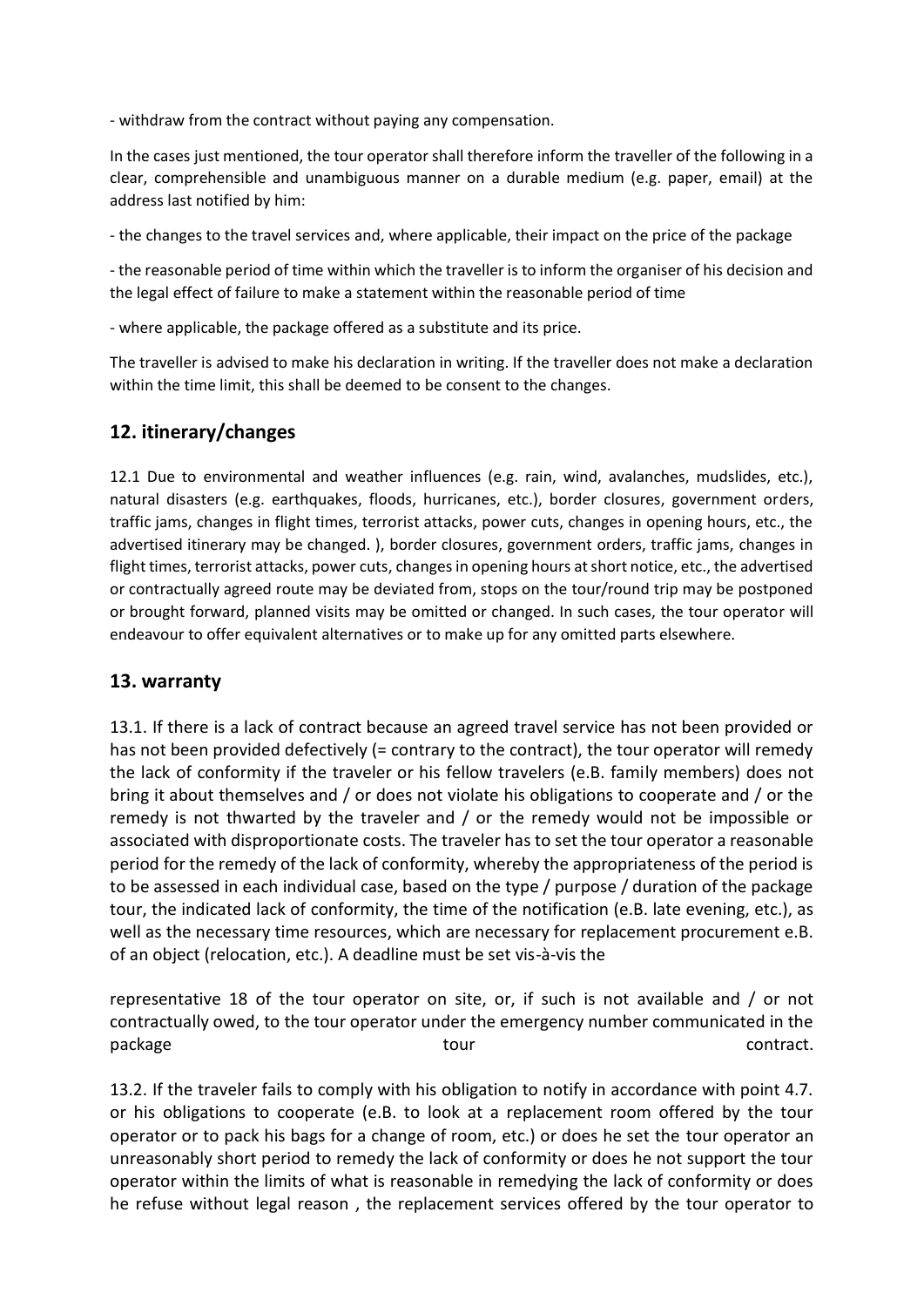remedy the lack of conformity, the traveler has to bear the adverse legal consequences (see  $point$  4.7.).

13.3. If the tour operator does not remedy the lack of conformity within the reasonable period of time, the traveler can remedy the contract himself and demand compensation from the tour operator for the necessary expenses (cf. § 11 para 4 PRG). The principle of the obligation to reduce damage applies, i.e. the damage incurred (e.B. costs for compensation) must be kept as low as possible, whereby the duration, value and purpose of the trip must be assumed. In addition, an objective view of the lack of conformity must be assumed.

13.4. If a significant part of the agreed travel services cannot be provided in accordance with the contract, the tour operator shall offer the traveller reasonable other accommodation (replacement service) for the continuation of the package tour at no additional cost, provided that this is possible due to the circumstances and circumstances (on site) (impossibility e.B. if only one hotel is available in the booked category), which, if possible, are of equivalent or higher quality to the contractually agreed services; The same applies even if the traveler is not transported back to the place of departure in accordance with the contract. If the other precautions offered by the tour operator may result in a lower quality of the package tour compared to the contractually agreed services (e.B. half board instead of all-inclusive), the tour operator grants the traveler a reasonable price reduction. The traveller can only refuse the proposed other arrangements if they are not comparable with the services agreed in the package travel contract or if the price reduction granted is not appropriate. In the event of refusal, the traveler must demonstrate that the other precautions offered by the tour operator are not equivalent to the contractually agreed services and / or the price reduction offered is is the not sufficient.

13.5. If the lack of conformity within the meaning of point 11.3. has a significant effect on the implementation of the package tour and if the tour operator does not correct the lack of conformity within a reasonable period set by the traveller, which takes into account the circumstances and lack of contract (see 13.1.), the traveller may, if the continuation of the package tour based on the dimension figure of an average traveller is not reasonable for him, withdraw from the package tour without payment of compensation and, if necessary, raise warranty and compensation claims in accordance with § 12 PRG. If the traveler withdraws from the package travel contract, he should be aware that this involves a certain risk, since both the significance of the effects of breaches of contract and the reasonableness of the continuation of the trip in the subjective individual case (by a judge) are to be assessed and the result of this assessment may differ from the perception of the traveler. If no other precautions can be offered in accordance with point 13.4. or if the traveler rejects the offered other precautions according to 13.4., the traveler is entitled to warranty and compensation claims under § 12 PRG even without termination of the package travel contract in the event of a lack of conformity. In the event of refusal, the traveler must demonstrate that the other precautions offered by the tour operator are not equivalent to the contractually agreed services and / or the offered price reduction is not sufficient. Where the carriage of persons forms part of the package, the tour operator shall also, in the cases referred to in this paragraph, ensure that the passenger is transported back immediately with an equivalent transport service at no additional cost to the traveller.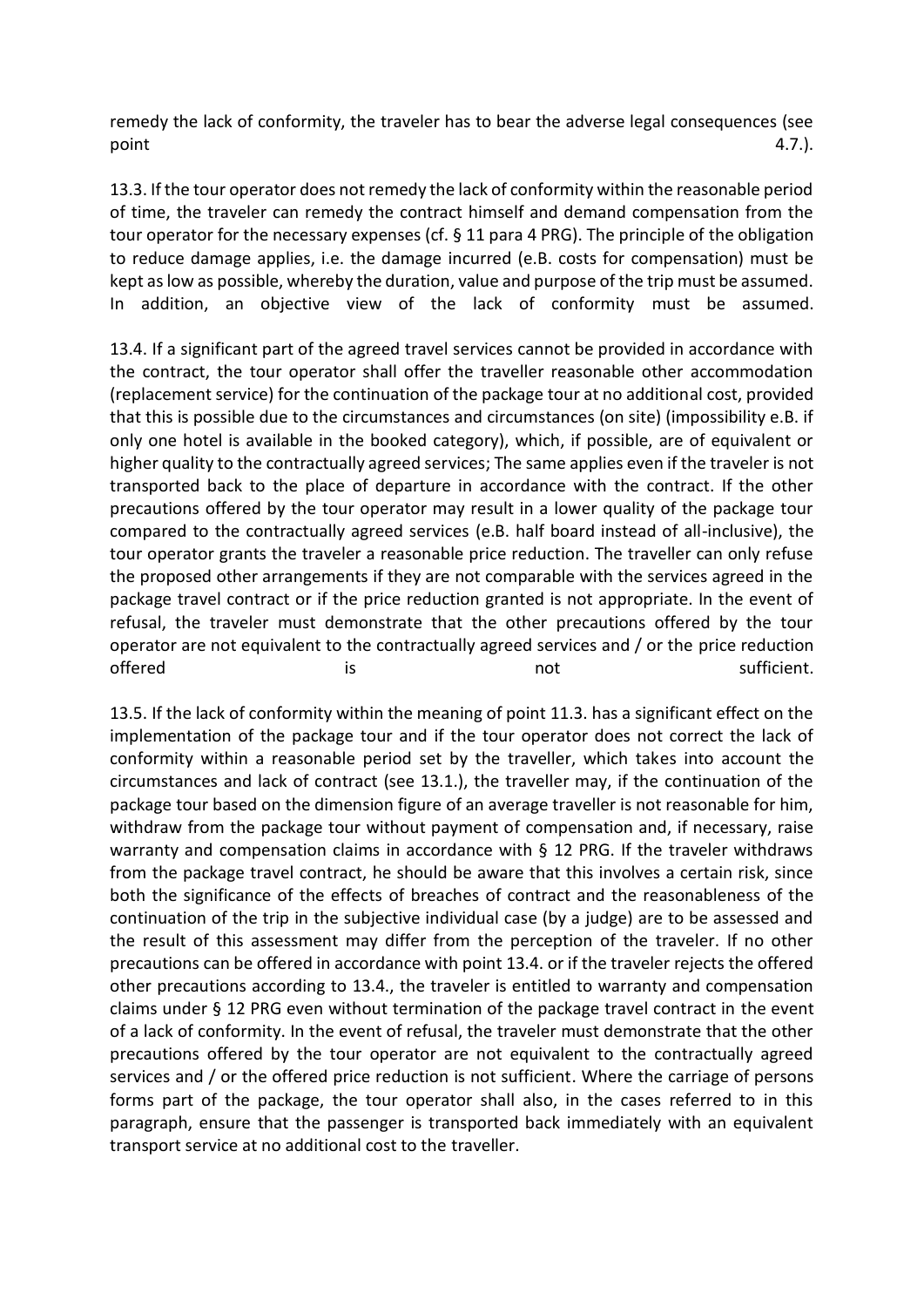13.6. If services cannot be provided due to unavoidable and exceptional circumstances and the tour operator nevertheless does not withdraw from the package tour (see 17.1.), but offers replacement services, the additional costs incurred by this are to be borne by the traveler to 10%.

# **14. Cancellation of the traveler without payment of a compensation lump sum**

14.1. The traveller can withdraw from the package tour before the start of the package tour  $$ without payment of a compensation lump sum – in the following cases:

14.1.1. If unavoidable and exceptional circumstances occur at or in the immediate vicinity thereof, taking into account the content of the contract and the broadcast of the relevant circumstance which entails the risk, unavoidable and exceptional circumstances occur which significantly impair the execution of the package tour or the transport of persons to the place of destination within the meaning of 11.3. If the traveller withdraws from the contract in these cases, he is entitled to the full reimbursement of all payments made for the package tour, but not to additional compensation (cf. § 10 para 2 PRG).

14.1.2. In the cases of point 11.4.

The withdrawal must be explained to the tour operator - whereby for reasons of provability by e-mail e-mail is recommended.

14.2. The traveler may withdraw from the package tour contract after the start of the package tour in the cases of point 13.5. – without payment of a compensation lump sum.

# **15. Cancellation of the traveler with payment of a compensation lump sum**

15.1. The traveler is entitled at any time to withdraw from the contract against payment of a compensation lump sum (cancellation fee). The withdrawal is to be explained to the tour operator - whereby for reasons of provability by e-mail is recommended. If the package tour was booked through a travel agent, the cancellation can also be declared to him. The traveler is recommended to declare the withdrawal on a permanent data carrier (e.B. paper, email).

15.2. The compensation lump sum is in a percentage ratio to the travel price and depends on the amount of the cancellation declaration as well as on the expected saved expenses and income from other use of the travel services. In the event of inadequacy of the compensation lump sum, it can be moderated by the court.

15.3. If the customer withdraws from the travel contract, the tour operator loses the right to the agreed travel price, but can demand appropriate compensation from the customer. For this purpose, the tour operator has determined the following compensation packages, which are determined according to the period between the declaration of withdrawal and the start of the trip, the expected savings of expenses from the tour operator and the expected purchase by other use of the travel services as a percentage of the travel price, depending on the time of withdrawal of the customer, as follows:

• up to the 60th day before departure: 10 %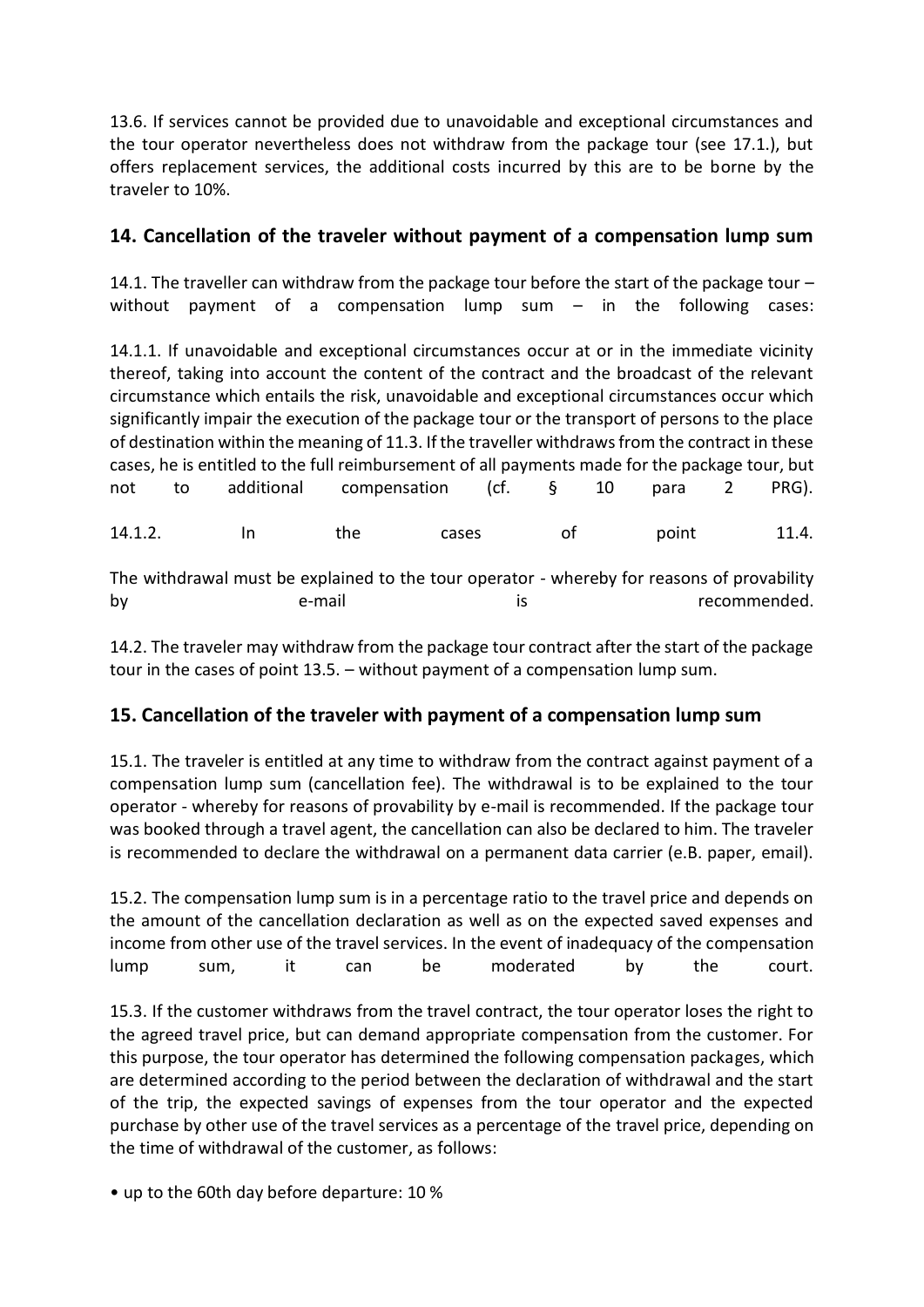- from the 59th to the 30th day before departure: 35 %
- from the 29th to the 11th day before departure: 45 %
- from the 10th to the 2nd day before departure: 80 %
- from one day before departure or if the trip is not started: 100 %

#### **16. No-show**

16.1. No-show exists if the traveler stays away from the departure because he lacks the will to travel or if he misses the departure because of an act attributable to him or because of a coincidence that happened to him. If it is also made clear that the traveler can no longer or does not want to use the remaining travel services, he has to pay the following compensation lump sum: 100%

# **17. Cancellation of the tour operator before the start of the trip**

17.1. The tour operator may withdraw from the package tour contract before the start of the package tour if he is prevented from fulfilling the contract due to unavoidable and exceptional circumstances and his declaration of withdrawal is sent to the traveler at the last delivery/contact address mentioned by him immediately, at the latest before the start of the package tour (see § 10 Abs 3 lit b PRG).

17.2. The tour operator may withdraw from the package tour contract before the start of the package tour if fewer persons than the minimum number of participants specified in the contract have registered for the package tour and the cancellation declaration of the tour operator is sent to the traveller at the last delivery/contact address specified by him within the period specified in the contract, but at the latest:a) 20 days before the start of the package tour for trips of more than six days,b) seven days before the start of the package tour for trips between two and six days,c) 48 hours before the start of the package tour for trips that last less than two days (cf. § 10 para 3 lit a PRG).

17.3. If the tour operator withdraws from the package tour contract in accordance with 17.1. or 17.2., he refunds the travel price to the traveler, but he has no additional compensation to pay.

# **18. Cancellation of the tour operator after the start of the package tour**

18.1. The tour operator is exempted from the performance of the contract without obligation to refund the travel price if the traveler stops the package tour by grossly undue behavior (such as alcohol, drugs, non.B.B compliance with a smoking ban, disregard of certain clothing regulations, e.B. when visiting religious sites or taking meals, criminal behavior, disturbing behavior towards fellow travelers, failure to comply with the instructions of the tour guide such as.B. regular late arrival, etc., regardless of a warning disturbs, so that the travel process or fellow travelers are disturbed and hindered to such an extent that is suitable to impair the holiday recreation of third parties or fellow travelers or to thwart the purpose of the trip. In such a case, the traveler is obliged to the tour operator to compensate for the damage.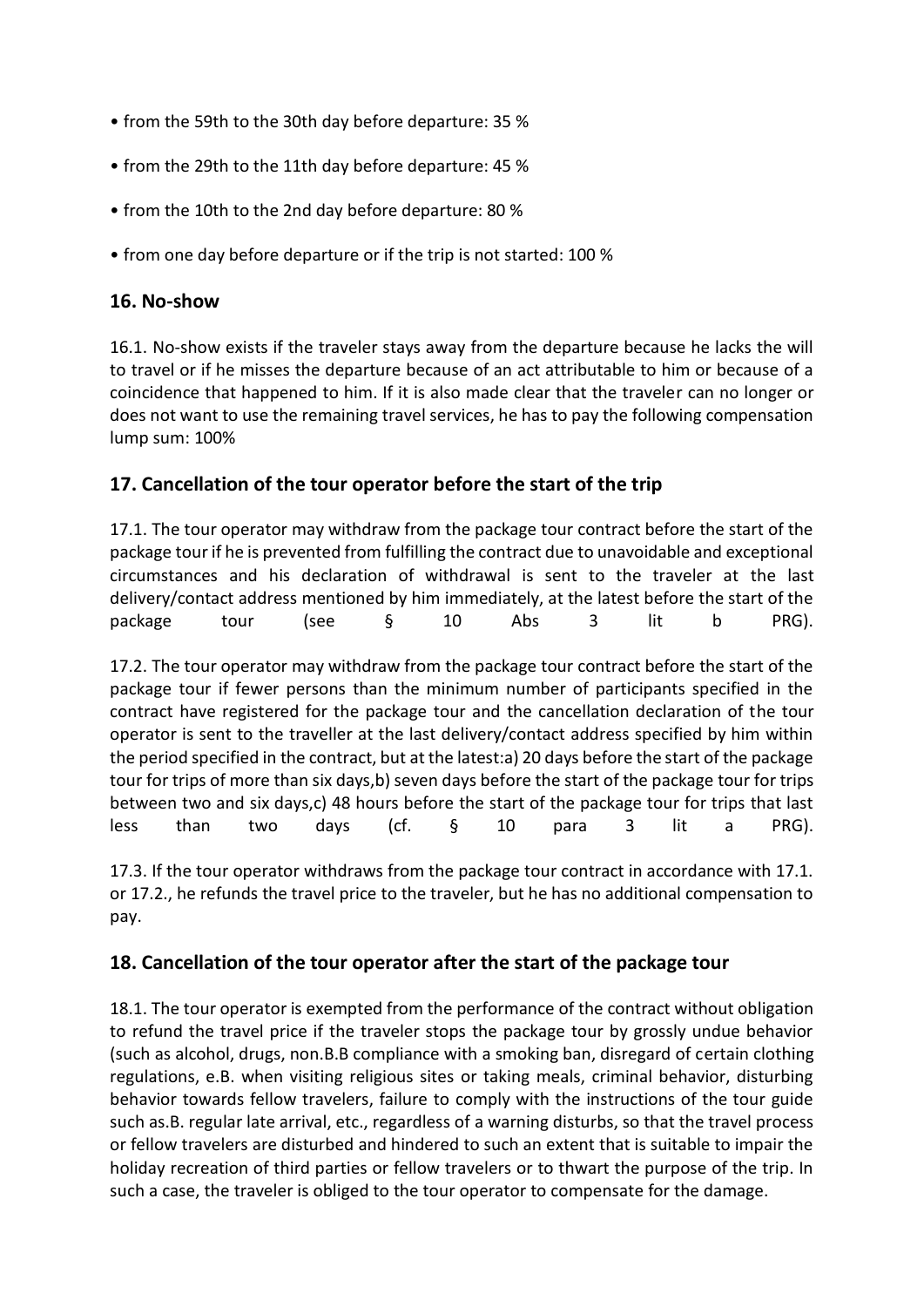# **19. General life risk of the traveler**

19.1. Eine Pauschalreise bringt in der Regel eine Veränderung der gewohnten Umgebung mit sich. Eine damit einhergehende Verwirklichung des allgemeinen Lebensrisikos des Reisenden wie beispielsweise (ohne Anspruch auf Vollständigkeit), Stress, Übelkeit (z.B. aufgrund klimatischer Veränderungen), Müdigkeit (z.B. aufgrund eines feucht-schwülen Klimas), Verdauungsprobleme (z.B. aufgrund ungewohnter Gewürze, Speisen etc.) und/oder eine Verwirklichung eines allenfalls mit der Reise verbundenen Risikos wie beispielsweise (ohne Anspruch auf Vollständigkeit) Ohrenschmerzen bei Tauchreisen, Höhenkrankheit bei Reisen in große Höhe, Seekrankheit bei Kreuzfahrten und vieles mehr, fallen in die Sphäre des Reisenden und sind dem Reiseveranstalter nicht zuzurechnen.

19.2. If the traveler does not make use of services that have been duly offered to him for the reasons stated above or declares the termination of the contract for such a reason, he is not entitled to assert warranty claims or reclaims of unused parts of travel services.

# **20. Liability**

20.1. If the tour operator or service providers attributable to him culpably violate the obligations incumbent on the tour operator from the contractual relationship with the traveler, the latter is obliged to compensate the traveler for the resulting damage.

20.2. The tour operator is not liable for personal injury, property damage and financial loss of the traveler arising in connection with booked services, provided that they20.2.1. represent a realization of the general life risk of the traveler or a general risk possibly associated with the package tour, which falls into the sphere of the traveler (cf. 19.) 20.2.2. are attributable to the fault of the traveller; 20.2.3. are attributable to a third party who is not involved in the provision of the travel services covered by the package travel contract and the lack of conformity was neither foreseeable **nor** avoidable; and a series or 20.2.4. are due to unavoidable and exceptional circumstances. 20.3. For property damage and financial losses of the traveler, which are due to unforeseeable and / or unavoidable circumstances, with which the tour operator did not have to reckon, as well as for excusable failures up to negligence, the liability is limited to three times the travel price based on Article 13 of Directive (EU) 2015/2302 (Package Travel Directive) in accordance with § 6 (1) no. 9 KschG.

20.4. In the case of trips with special risks (e.B. expedition character), the tour operator is not liable for the consequences that arise in the course of the realization of the risks, if this happens outside his area of responsibility. The obligation of the tour operator to prepare the package tour carefully and to carefully select the persons and companies commissioned with the provision of the individual travel services remains unaffected.

20.5. The traveler has laws and regulations, instructions and orders of the staff on site, as well